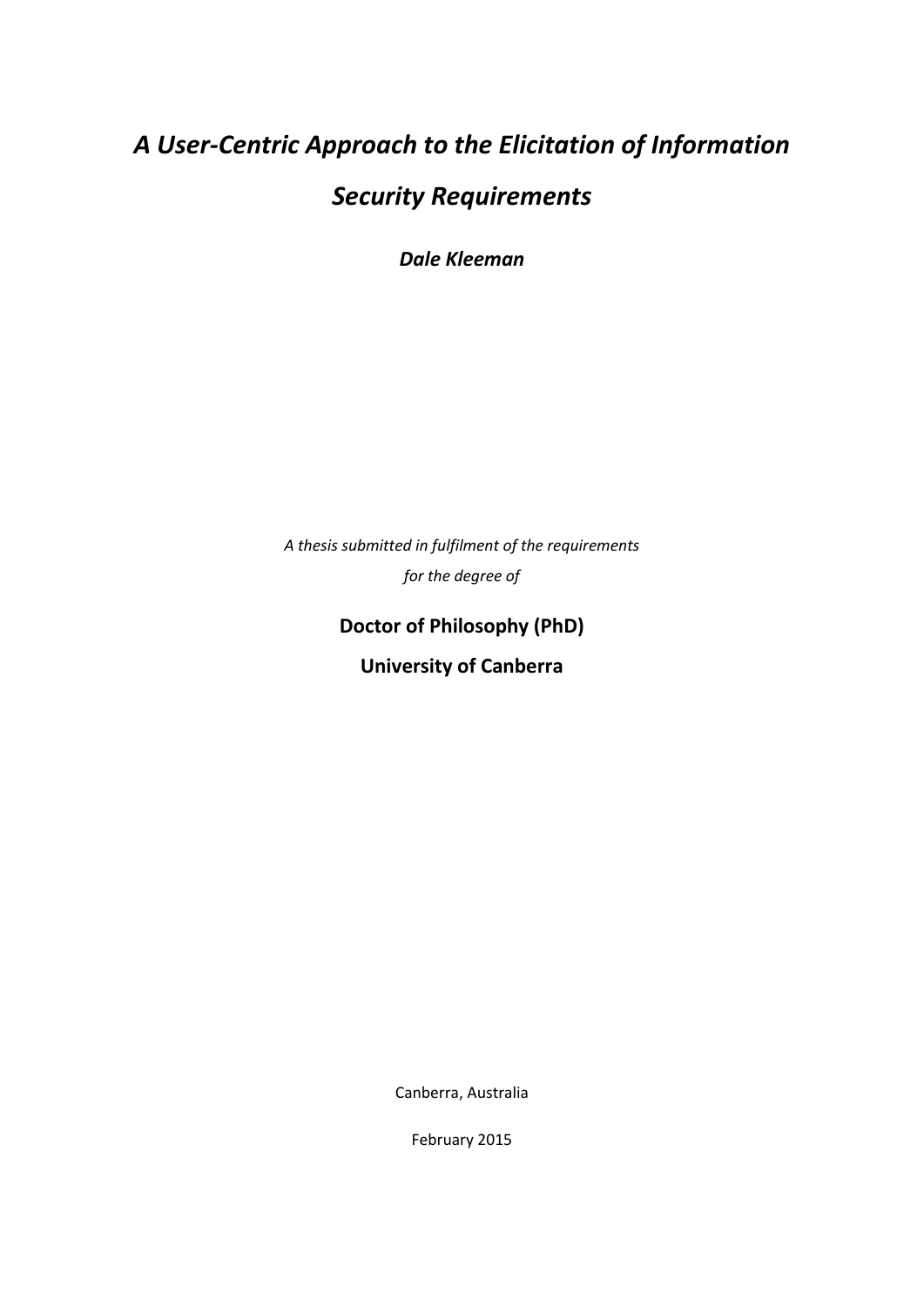#### **Abstract**

Information security research and literature has generally followed the views from practice where users are frequently seen as a weak link in the implementation of information security measures and their role in the overall information security system should be minimised if possible. This is evident in information systems security development approaches, both in the research literature and in practice, where users generally do not have a role in the security requirements elicitation process. This situation appears contrary to the more general information systems development literature where participative practices have become more commonplace.

This study recognises the critical role that users can play in information security, from the initial conceptualisation of the security measures through to the effective operation of those measures post-implementation. Information systems security development approaches are intended to improve the specification of information security requirements with positive benefits for information security outcomes. However, user awareness of information security measures will develop during the application of information systems security development approaches if the users are actively participating in the elicitation of the information security requirements. This increased security awareness will lead to improved information security outcomes for related business processes following implementation of the developed system.

This thesis focusses on these user aspects of information security and reports research that examined a range of case studies exploring user participation in the elicitation of information security requirements within systems development. Qualitative research methods were used to consider, from several perspectives, how participative practices impact on information security of associated business processes.

An initial case study involving the implementation of an electronic document and records management system considered the propensity for a range of stakeholders to engage with information security issues during a major development project, and established that users have an interest in engaging with information security issues. The case study also examined the attitudes of IT managers and project team members to user involvement in information security and found that there were competing perspectives concerning participatory development in information security.

Drawing on literature from soft systems and control self-assessment, a Process Model for the Elicitation of Control Requirements (the PMECR) was developed as an instrument for intervention for this research effort. An objective for the PMECR was that it could be integrated into the regular

i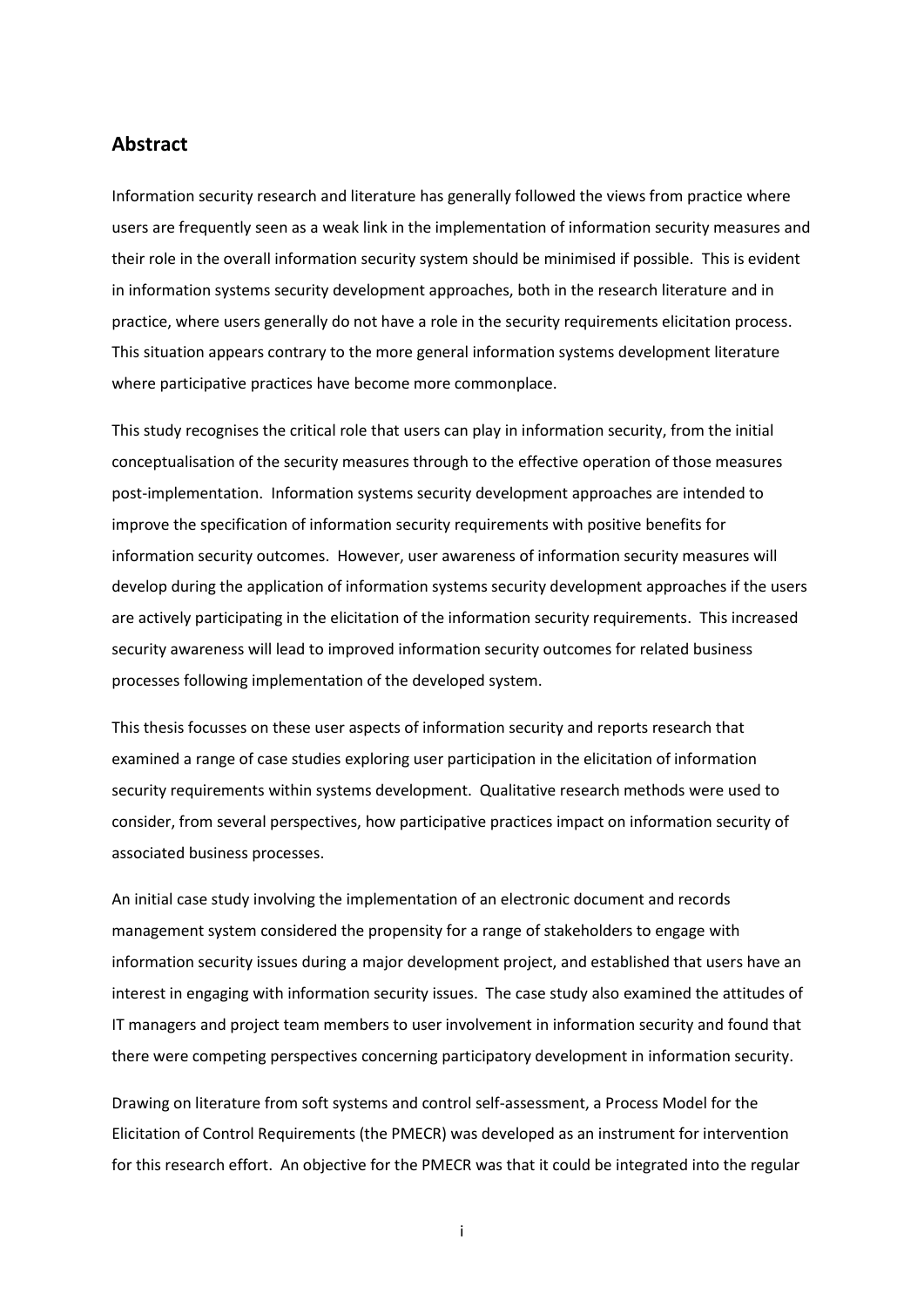requirements elicitation practices of business analysts during systems development projects. The aim of the intervention was to consider how users engaged in these security elicitation processes and the proposed PMECR was tested in various case studies. Following these applied tests, a revised version of the PMECR was formulated and presented. The case study findings support the contention that engaging with users through mechanisms such as the PMECR are feasible during information systems development and are likely to lead to improved information security outcomes. These outcomes would be achieved through improved specification of information security requirements during the development process, and through increased information security awareness as a result of these participative practices.

A theoretical model providing a framework for the consideration of issues concerned with user participation in the elicitation of information security requirements during systems development projects is proposed based on these case study findings. The theoretical model brings together the research work that has been undertaken during this project with the discussion of the literature relating to information security, soft systems methodology, control self-assessment and general user participation in information systems development projects.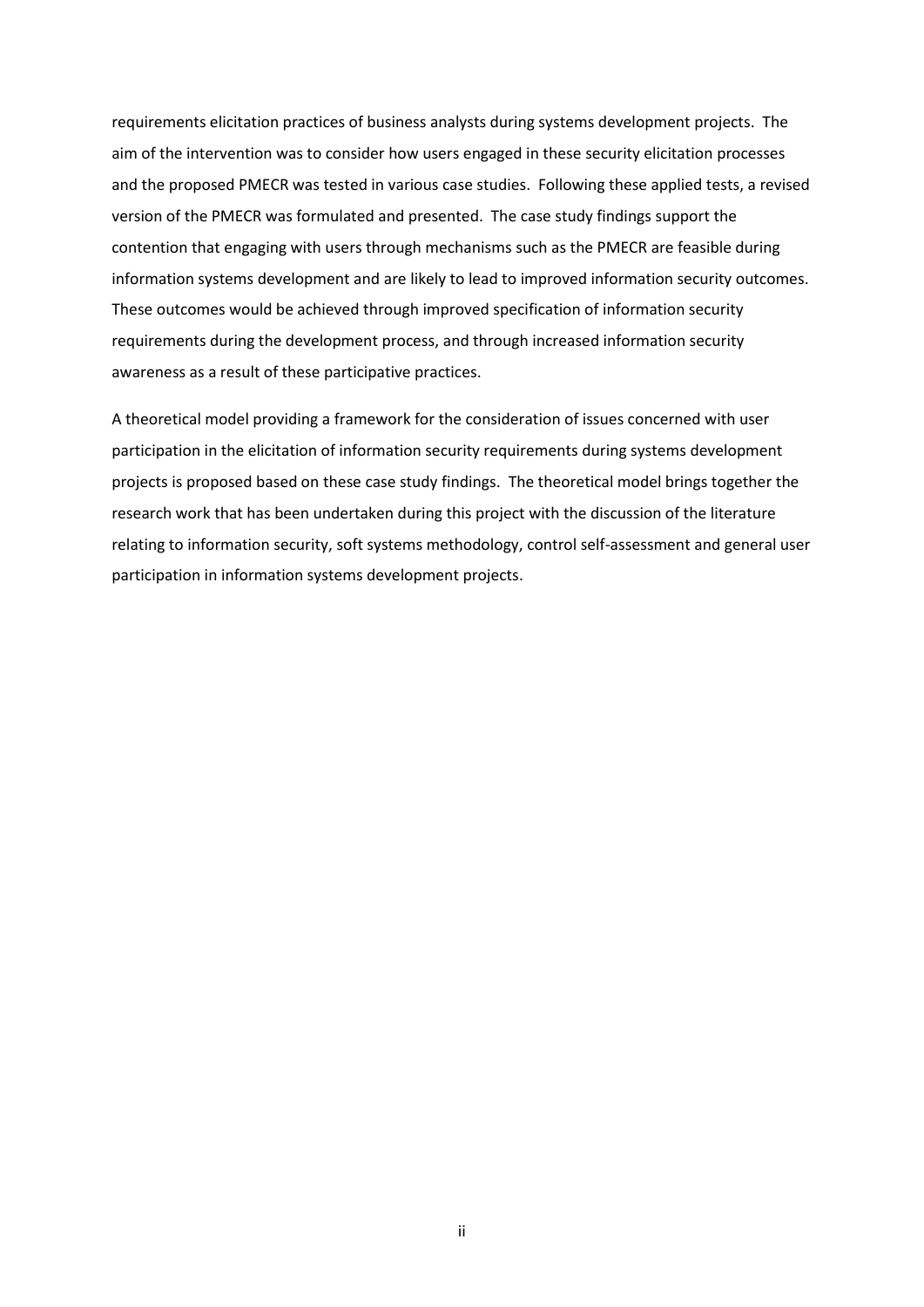#### **Acknowledgements**

This thesis has been a journey of more than eight years and has come about with the assistance of many people along the way. I am indebted to all of these people and wish to offer my gratitude for their help and support.

First of all, I wish to thank my supervisors, Professors John Campbell and Craig McDonald, both of whom have provided experience, wisdom and guidance. John, as the primary supervisor, has been patient throughout this process and has been generous with feedback and mentoring of my efforts. He has also helped me to continue on, especially during the difficult times that can sometimes surface during such a journey. Craig has assisted with all of this, has taken over when John was away, and has provided an alternative perspective at times that has been very helpful. It has been a privilege and an inspiration working with both of them.

I am grateful to my wife Helen for her support and encouragement along the way, never doubting my ability to finish, and I warmly thank her for it. Her concurrent doctoral work has made things 'interesting' at times at home, and I thank our children, Lily and Ruby, who have been growing up in the midst of it all. I hope that my bringing this research to a productive conclusion provides them, along with my older children, Kim, Jarrah and Benita, with inspiration to achieve their own ends in life. My father and brothers, as academics themselves, have helped motivate me to continue with this work and have maintained an interest in my work. My mother always had high aspirations for me, but unfortunately, died about a month before the submission of the thesis. It is a disappointment that she was unable to see the end of this part of the journey. Both parents provided me with values that are important to me and I continue to try to put into practice.

Lourdes (Lulu) Turner provided professional editing assistance on this dissertation. Professional editorial assistance was guided by terms stipulated in the *Higher Degrees by Research Policy and Procedures*, Part 7, Section 3.3 on 'Professional Editing'.

Finally, I would like to thank the Faculty of Information Sciences and Engineering and the Faculty of Business, Government and Law and especially my colleagues within the Information Systems discipline for their generosity in allowing me time within my workload so that I could continue with, and complete these studies.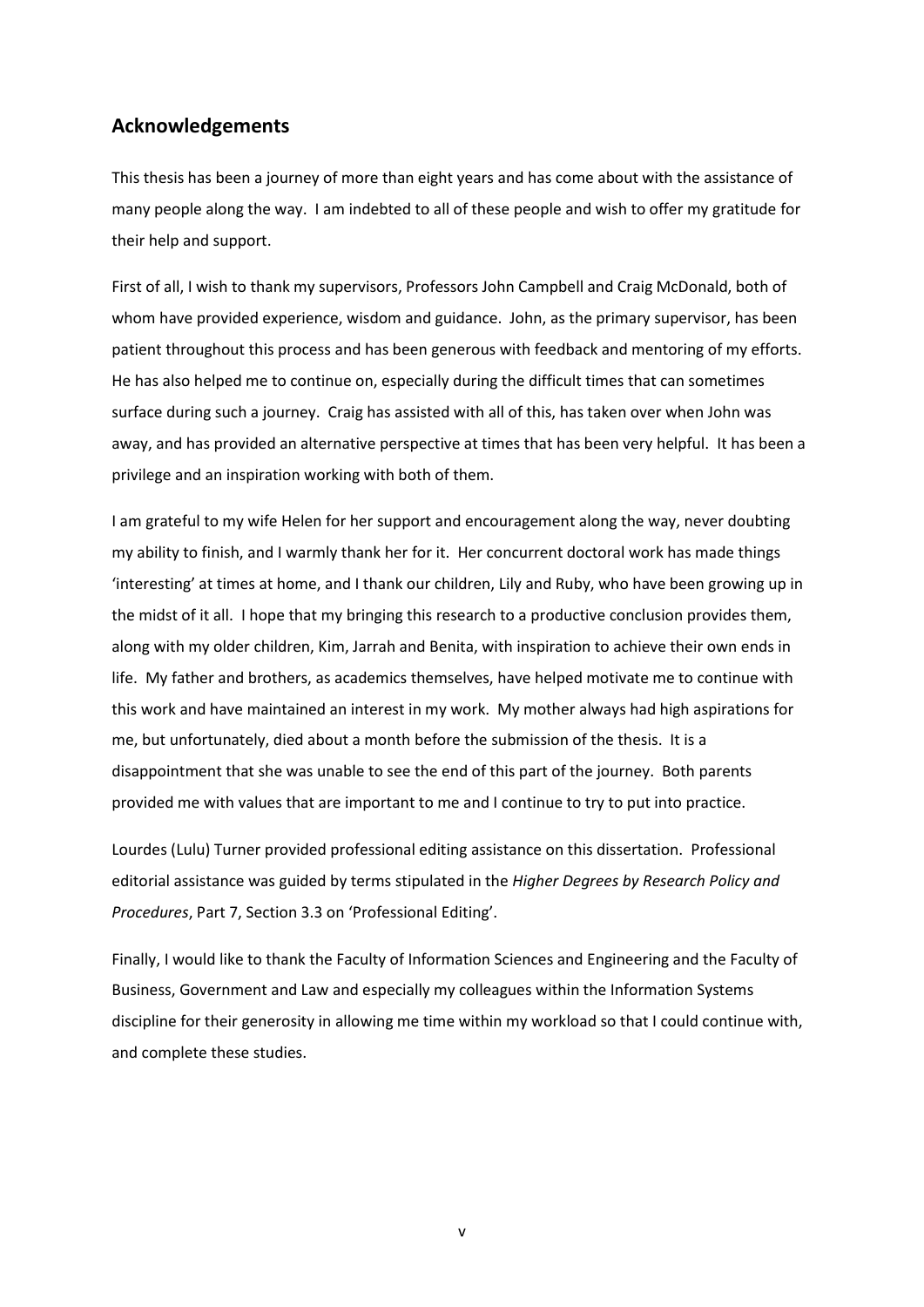# **List of Abbreviations and Acronyms**

| BA           | <b>Business Analyst</b>                               |
|--------------|-------------------------------------------------------|
| <b>CRSA</b>  | Control Risk Self-Assessment                          |
| <b>CSA</b>   | <b>Control Self-Assessment</b>                        |
| <b>DEST</b>  | Department of Education, Science and Technology       |
| <b>EDRMS</b> | Electronic Document and Records Management System     |
| <b>GDSS</b>  | <b>Group Decision Support Systems</b>                 |
| IA           | <b>Internal Audit</b>                                 |
| ISA          | <b>Information Security Awareness</b>                 |
| ISD          | <b>Information Systems Development</b>                |
| <b>ISS</b>   | <b>Information Systems Security</b>                   |
| ΙT           | <b>Information Technology</b>                         |
| PGP          | Pretty Good Privacy                                   |
| <b>PMECR</b> | Process Model for Elicitation of Control Requirements |
| SBA          | <b>Systems-Based Auditing</b>                         |
| <b>SRM</b>   | <b>Security Risk Management</b>                       |
| <b>SSM</b>   | Soft Systems Methodology                              |
| WPP          | <b>Workplace Productivity Programme</b>               |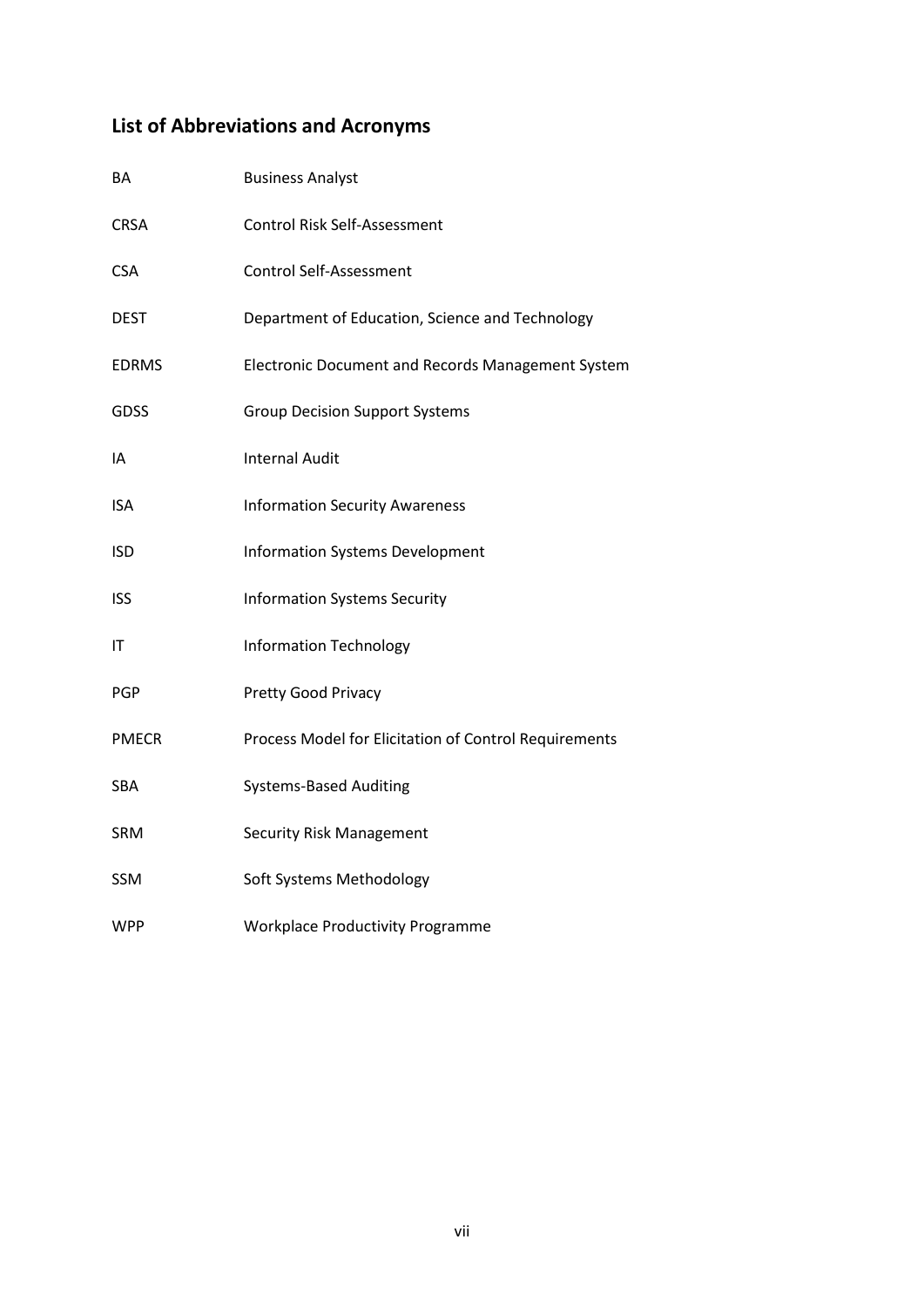### **Table of Contents**

| 1.1   |                                                                                   |  |  |  |  |
|-------|-----------------------------------------------------------------------------------|--|--|--|--|
| 1.2   |                                                                                   |  |  |  |  |
| 1.3   |                                                                                   |  |  |  |  |
| 1.4   |                                                                                   |  |  |  |  |
| 1.5   |                                                                                   |  |  |  |  |
| 1.5.1 |                                                                                   |  |  |  |  |
| 1.5.2 |                                                                                   |  |  |  |  |
| 1.5.3 |                                                                                   |  |  |  |  |
| 1.5.4 |                                                                                   |  |  |  |  |
| 1.5.5 | Chapter 5 - Implementing the Process Model for Eliciting Control Requirements 8   |  |  |  |  |
| 1.5.6 | Chapter $6 - A$ theoretical model of user participation with information security |  |  |  |  |
|       |                                                                                   |  |  |  |  |
| 1.5.7 |                                                                                   |  |  |  |  |
| 1.5.8 |                                                                                   |  |  |  |  |
| 1.6   |                                                                                   |  |  |  |  |
|       |                                                                                   |  |  |  |  |
| 2.1   |                                                                                   |  |  |  |  |
| 2.1.1 |                                                                                   |  |  |  |  |
| 2.2   |                                                                                   |  |  |  |  |
| 2.3   |                                                                                   |  |  |  |  |
| 2.3.1 |                                                                                   |  |  |  |  |
| 2.3.2 |                                                                                   |  |  |  |  |
| 2.3.3 |                                                                                   |  |  |  |  |
| 2.3.4 |                                                                                   |  |  |  |  |
| 2.3.5 |                                                                                   |  |  |  |  |
| 2.4   |                                                                                   |  |  |  |  |
| 2.4.1 |                                                                                   |  |  |  |  |
| 2.4.2 |                                                                                   |  |  |  |  |
| 2.4.3 |                                                                                   |  |  |  |  |
| 2.5   |                                                                                   |  |  |  |  |
|       |                                                                                   |  |  |  |  |
| 3.1   |                                                                                   |  |  |  |  |
| 3.2   |                                                                                   |  |  |  |  |
| 3.3   |                                                                                   |  |  |  |  |
| 3.4   |                                                                                   |  |  |  |  |
| 3.4.1 |                                                                                   |  |  |  |  |
| 3.4.2 |                                                                                   |  |  |  |  |
| 3.5   |                                                                                   |  |  |  |  |
| 3.6   |                                                                                   |  |  |  |  |
|       |                                                                                   |  |  |  |  |
|       |                                                                                   |  |  |  |  |
| 4.1   |                                                                                   |  |  |  |  |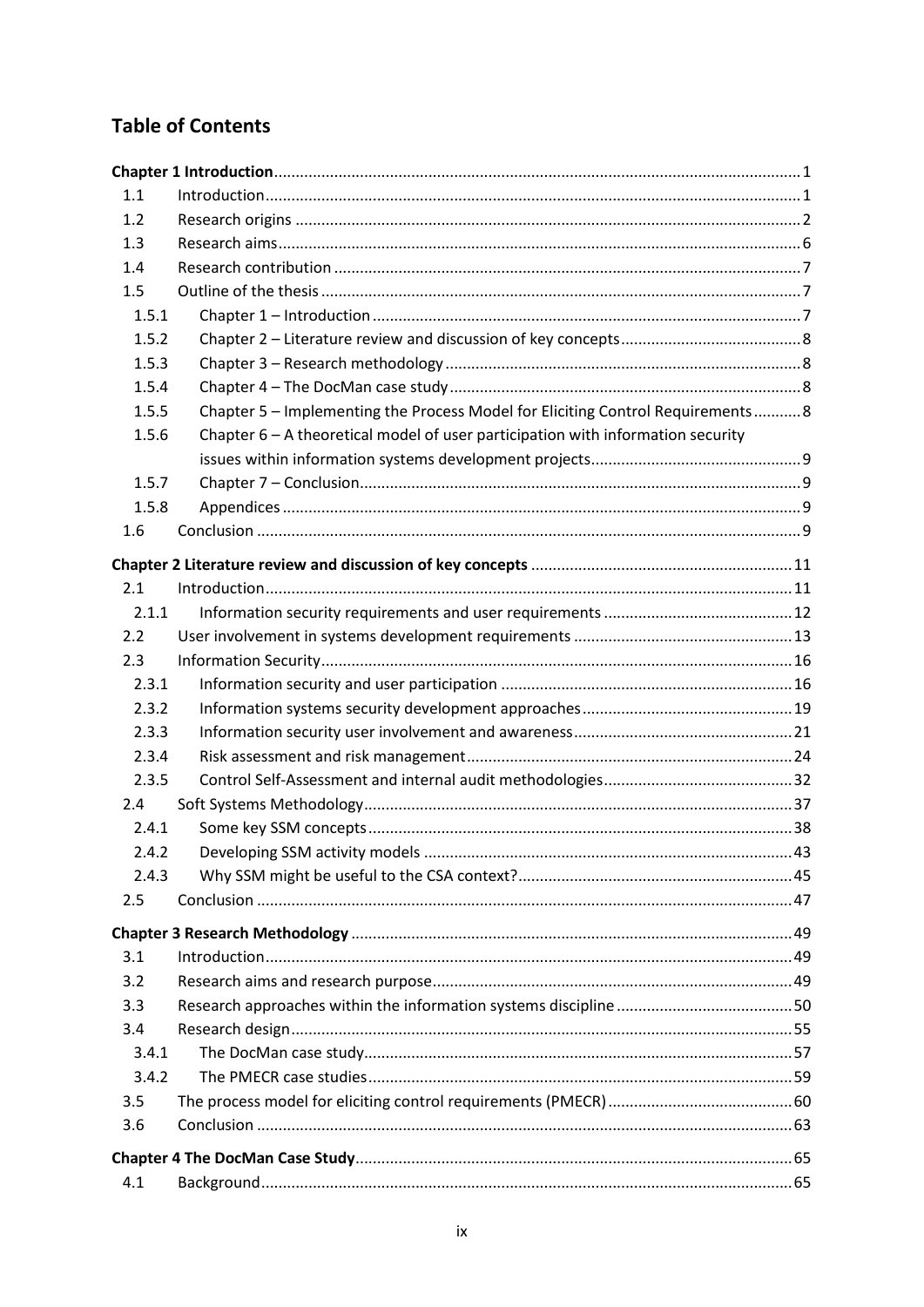| 4.2   |                                                                                             |  |
|-------|---------------------------------------------------------------------------------------------|--|
| 4.2.1 |                                                                                             |  |
| 4.2.2 |                                                                                             |  |
| 4.2.3 |                                                                                             |  |
| 4.2.4 |                                                                                             |  |
| 4.3   |                                                                                             |  |
| 4.3.1 |                                                                                             |  |
| 4.3.2 | Previous experience in participating in the specification of requirements                   |  |
|       |                                                                                             |  |
| 4.4   |                                                                                             |  |
| 4.4.1 |                                                                                             |  |
| 4.4.2 | Competing objectives for information security between senior IT managers                    |  |
|       |                                                                                             |  |
| 4.4.3 | User engagement with information security during requirements gathering and                 |  |
|       |                                                                                             |  |
| 4.4.4 |                                                                                             |  |
| 4.4.5 | Information security measures adversely interfering with the performance of work  89        |  |
| 4.5   |                                                                                             |  |
|       | Chapter 5 Implementing the Process Model for Eliciting Control Requirements 95              |  |
| 5.1   |                                                                                             |  |
| 5.2   |                                                                                             |  |
| 5.2.1 |                                                                                             |  |
| 5.2.2 |                                                                                             |  |
| 5.3   |                                                                                             |  |
| 5.3.1 |                                                                                             |  |
| 5.4   |                                                                                             |  |
| 5.4.1 |                                                                                             |  |
| 5.4.2 |                                                                                             |  |
| 5.4.3 |                                                                                             |  |
| 5.4.4 |                                                                                             |  |
| 5.4.5 |                                                                                             |  |
| 5.4.6 |                                                                                             |  |
| 5.5   |                                                                                             |  |
| 5.6   |                                                                                             |  |
| 5.6.1 |                                                                                             |  |
| 5.6.2 |                                                                                             |  |
| 5.6.3 |                                                                                             |  |
| 5.6.4 | Source of materials used to define information security control requirements  121           |  |
| 5.7   |                                                                                             |  |
| 5.8   |                                                                                             |  |
|       | Chapter 6 A theoretical model of user participation with information security issues within |  |
|       |                                                                                             |  |
| 6.1   |                                                                                             |  |
| 6.2   |                                                                                             |  |
|       |                                                                                             |  |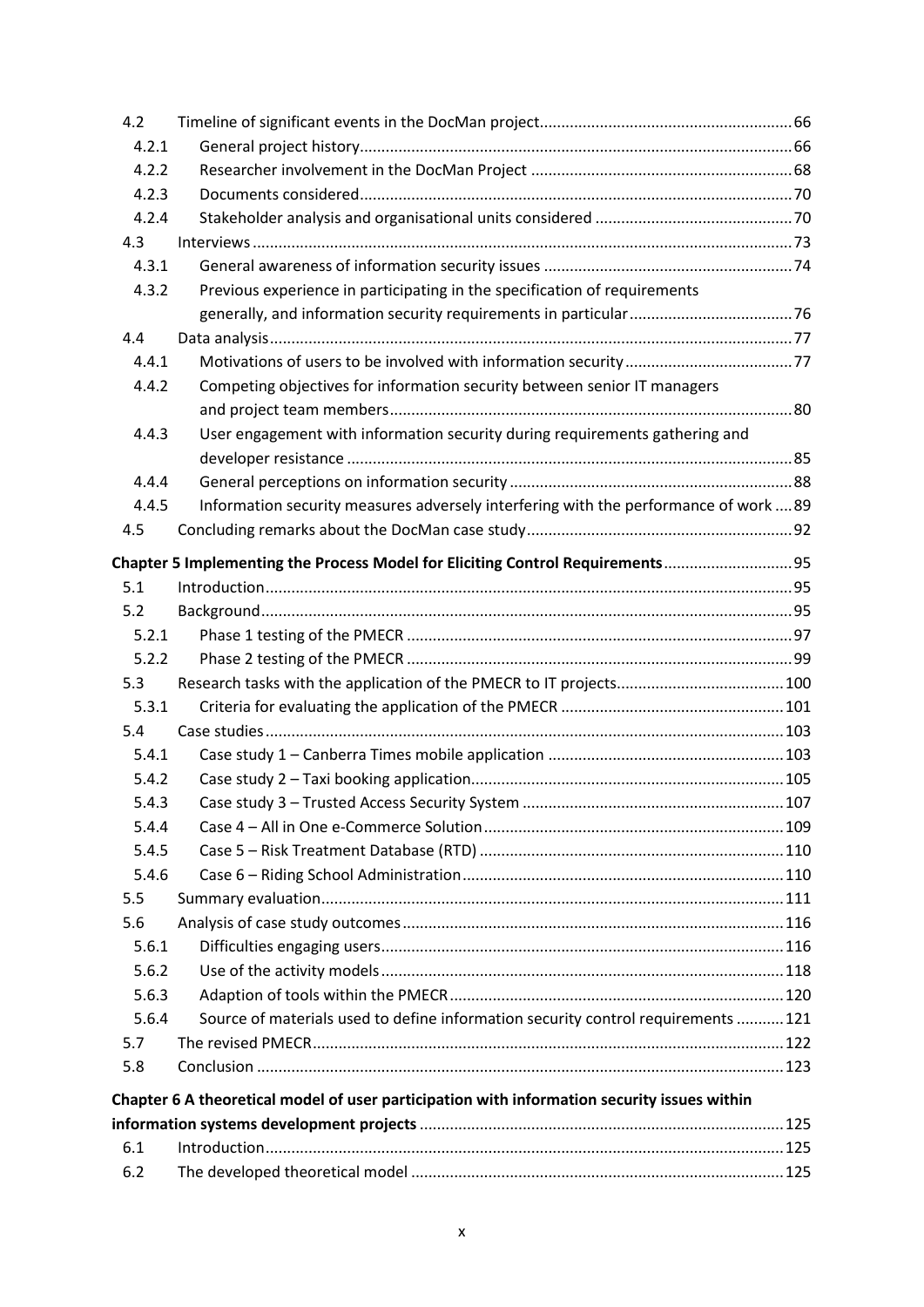| 6.2.1 |                                                                                                 |  |
|-------|-------------------------------------------------------------------------------------------------|--|
| 6.2.2 | The theoretical model of user participation with information security issues                    |  |
|       |                                                                                                 |  |
| 6.2.3 |                                                                                                 |  |
| 6.2.4 |                                                                                                 |  |
| 6.2.5 |                                                                                                 |  |
| 6.2.6 |                                                                                                 |  |
| 6.2.7 |                                                                                                 |  |
| 6.3   |                                                                                                 |  |
| 6.4   |                                                                                                 |  |
|       |                                                                                                 |  |
| 7.1   |                                                                                                 |  |
| 7.2   |                                                                                                 |  |
| 7.2.1 |                                                                                                 |  |
| 7.3   |                                                                                                 |  |
| 7.4   |                                                                                                 |  |
| 7.4.1 |                                                                                                 |  |
| 7.4.2 | Issues from the theoretical model of user participation with information security               |  |
|       | within information systems development projects, as presented in Chapter 6148                   |  |
| 7.5   |                                                                                                 |  |
|       |                                                                                                 |  |
|       |                                                                                                 |  |
|       | 2.1 Australian standards and key texts relating to risk management and information security 161 |  |
|       |                                                                                                 |  |
|       |                                                                                                 |  |
|       |                                                                                                 |  |
|       |                                                                                                 |  |
|       |                                                                                                 |  |
|       | 5.2 Chapter 5, Case Study 1 details and information security related artefacts 217              |  |
|       | 5.3 Chapter 5, Case Study 2 details and information security related artefacts 223              |  |
|       | 5.4 Chapter 5, Case Study 3 details and information security related artefacts 233              |  |